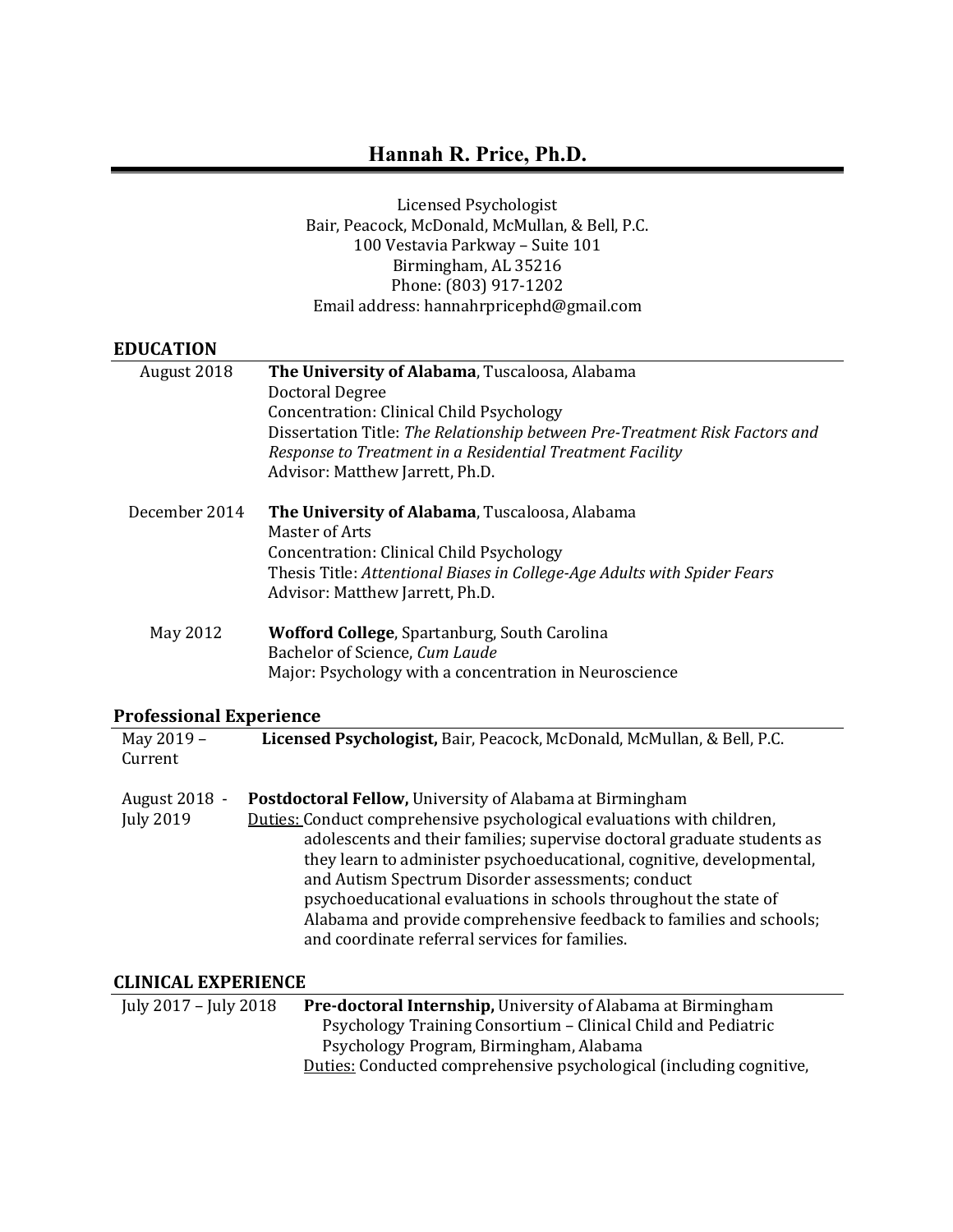|                                | developmental, educational, and behavioral assessments)<br>evaluations with children and adolescents; conducted autism<br>evaluations, including learning to administer the Autism<br>Diagnostic Observation Schedule (ADOS; Modules 1-3), and the<br>Autism Diagnostic Interview (ADI-R) for pre-school and school-<br>aged children and adolescents; composed integrated reports<br>for each of the above-mentioned evaluations; conducted<br>neurobehavioral intakes and provided consultation services to<br>adults with spinal cord injuries in an inpatient setting; provided<br>outpatient therapy to adolescents and families using<br>empirically supported interventions; attended staffing meetings<br>to discuss evaluation results across multiple disciplines for<br>clients and formulated recommendations based on a collection<br>of the findings; attended didactic seminars and lectures on a<br>weekly basis.<br>Supervisors: Kristy Domnanovich, Ph.D.; John Houser, Ph.D.; Casey<br>Azuero, Ph.D., MPH; Sarah O'Kelley, Ph.D.; Daniel Marullo,<br>Ph.D.; Aaron Fobian, Ph.D.; and Natalie Krenz, Ph.D. |
|--------------------------------|------------------------------------------------------------------------------------------------------------------------------------------------------------------------------------------------------------------------------------------------------------------------------------------------------------------------------------------------------------------------------------------------------------------------------------------------------------------------------------------------------------------------------------------------------------------------------------------------------------------------------------------------------------------------------------------------------------------------------------------------------------------------------------------------------------------------------------------------------------------------------------------------------------------------------------------------------------------------------------------------------------------------------------------------------------------------------------------------------------------------------|
| August 2016 -<br>December 2016 | Graduate Teaching Assistant, Psychological Assessment I, The<br>University of Alabama, Tuscaloosa, Alabama<br>Duties: Provided direct supervision to first-year clinical psychology<br>students as they learned various psychological assessments;<br>conducted checkouts with graduate students to ensure proper<br>administration of psychological assessments; provided<br>corrective feedback about psychological reports to students.<br>Supervisor: Jennifer Cox, Ph.D.                                                                                                                                                                                                                                                                                                                                                                                                                                                                                                                                                                                                                                                |
| June 2016 - December<br>2016   | Graduate Clinician, Children's Hospital of Alabama, Birmingham,<br>Alabama<br>Duties: Conducted thorough neuropsychological evaluations with<br>outpatient clients between the ages of 8 and 19 referred to the<br>clinic for assessments either during or after treatment in the<br>pediatric oncology and hematology department. Evaluations<br>typically consisted of a cognitive test, achievement test, a<br>variety of neuropsychology assessments, behavioral rating<br>scales, and parent interviews.<br>Supervisor: Avi Madan-Swain, Ph.D.                                                                                                                                                                                                                                                                                                                                                                                                                                                                                                                                                                          |
| January 2016 - July<br>2016    | Graduate Clinician, Child Anxiety Clinic, The University of Alabama,<br>Tuscaloosa, Alabama<br>Duties: Conducted individual therapy sessions with children<br>experiencing anxiety symptoms using a manualized treatment<br>approach; conducted assessments with each family to assess<br>anxiety symptoms; attended weekly team supervision<br>meetings.<br>Supervisor: Matthew Jarrett, Ph.D.                                                                                                                                                                                                                                                                                                                                                                                                                                                                                                                                                                                                                                                                                                                              |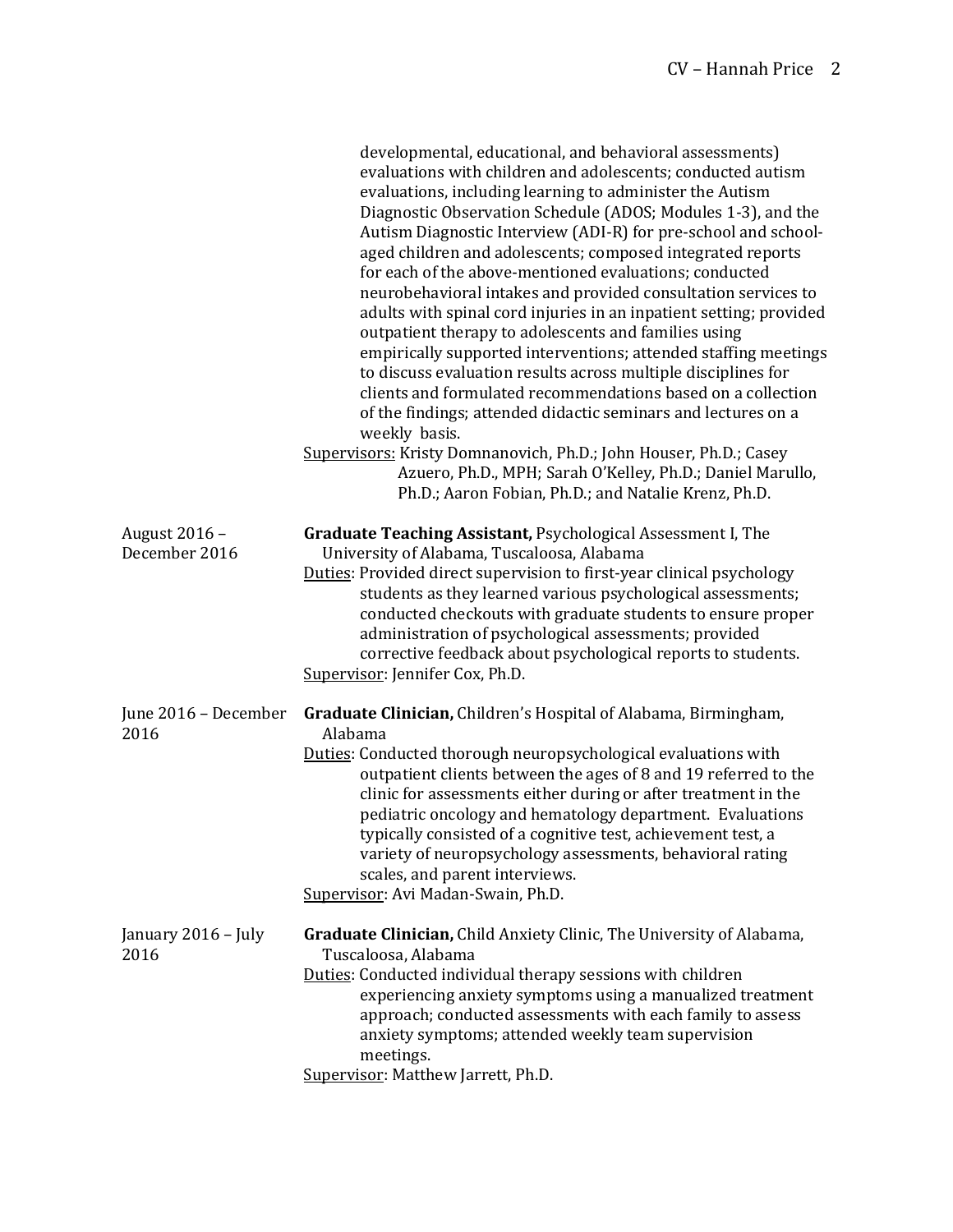| August 2014 -<br>December 2016 | Advanced Child Practicum, The University of Alabama, Tuscaloosa,<br>Alabama<br>Duties: Conducted individual therapy sessions with children and<br>families from diverse backgrounds experiencing varying clinical<br>problems. Carried between 1-3 clients at a time; completed<br>progress notes; attended didactic meetings (1 <sup>st</sup> year only); and<br>attended weekly group supervision meetings.<br>Supervisors: Matthew Jarrett, Ph.D. and Randall Salekin, Ph.D.                                                                                                                                                                                                                                                                                                                                                                                                                     |
|--------------------------------|-----------------------------------------------------------------------------------------------------------------------------------------------------------------------------------------------------------------------------------------------------------------------------------------------------------------------------------------------------------------------------------------------------------------------------------------------------------------------------------------------------------------------------------------------------------------------------------------------------------------------------------------------------------------------------------------------------------------------------------------------------------------------------------------------------------------------------------------------------------------------------------------------------|
| January 2016 - June<br>2016    | Graduate Clinician, The University of Alabama ASD Clinic, Tuscaloosa,<br>Alabama<br>Duties: Conducted thorough evaluations with clients between the ages<br>of 4 and 18 referred to the clinic for ASD assessments.<br>Evaluations typically consisted of cognitive testing,<br>achievement testing, behavioral rating scales, ASD symptom<br>rating scales, and a clinical interview with parents. Worked<br>with an interdisciplinary team including a speech language<br>pathologist, pediatrician, and psychologist to determine<br>diagnoses.<br>Supervisor: Sarah Ryan, Ph.D.                                                                                                                                                                                                                                                                                                                 |
| August 2015 - May<br>2016      | Peer Consultant for Advanced Child Practicum, The University of<br>Alabama, Tuscaloosa, Alabama<br>Duties: Consultant for one third-year clinical Ph.D. student as she<br>completed her first year of Advanced Child Practicum.<br>Supervised student as she implemented cognitive-behavioral<br>and other psychological approaches in therapy.<br>Supervisor: Matthew Jarrett, Ph.D.                                                                                                                                                                                                                                                                                                                                                                                                                                                                                                               |
| June 2015 - August<br>2016     | Graduate Clinician, Moderate Residential Treatment Program,<br>Brewer-Porch Children's Center, Tuscaloosa, Alabama<br>Duties: Provided individual and group therapy for clients in a<br>residential setting for periods of time between 3 months and<br>15 months; worked with program coordinator to implement<br>behavioral interventions in public school settings and<br>residential treatment setting with group of 10 partial-<br>residential treatment clients between the age of 6 and 18, who<br>are often stepping down from more-restrictive placements;<br>met with interdisciplinary treatment team consisting of social<br>workers, mental health workers, a psychologist, and an<br>education specialist to assess holistic treatment of children;<br>provided case management for 3 partial-residential clients<br>between the ages of 11 and 17.<br>Supervisor: Ross Grimes, Ph.D. |
| October 2014 - May<br>2014     | <b>Graduate Clinician, Disruptive Behavior Clinic, The University of</b><br>Alabama, Tuscaloosa, Alabama                                                                                                                                                                                                                                                                                                                                                                                                                                                                                                                                                                                                                                                                                                                                                                                            |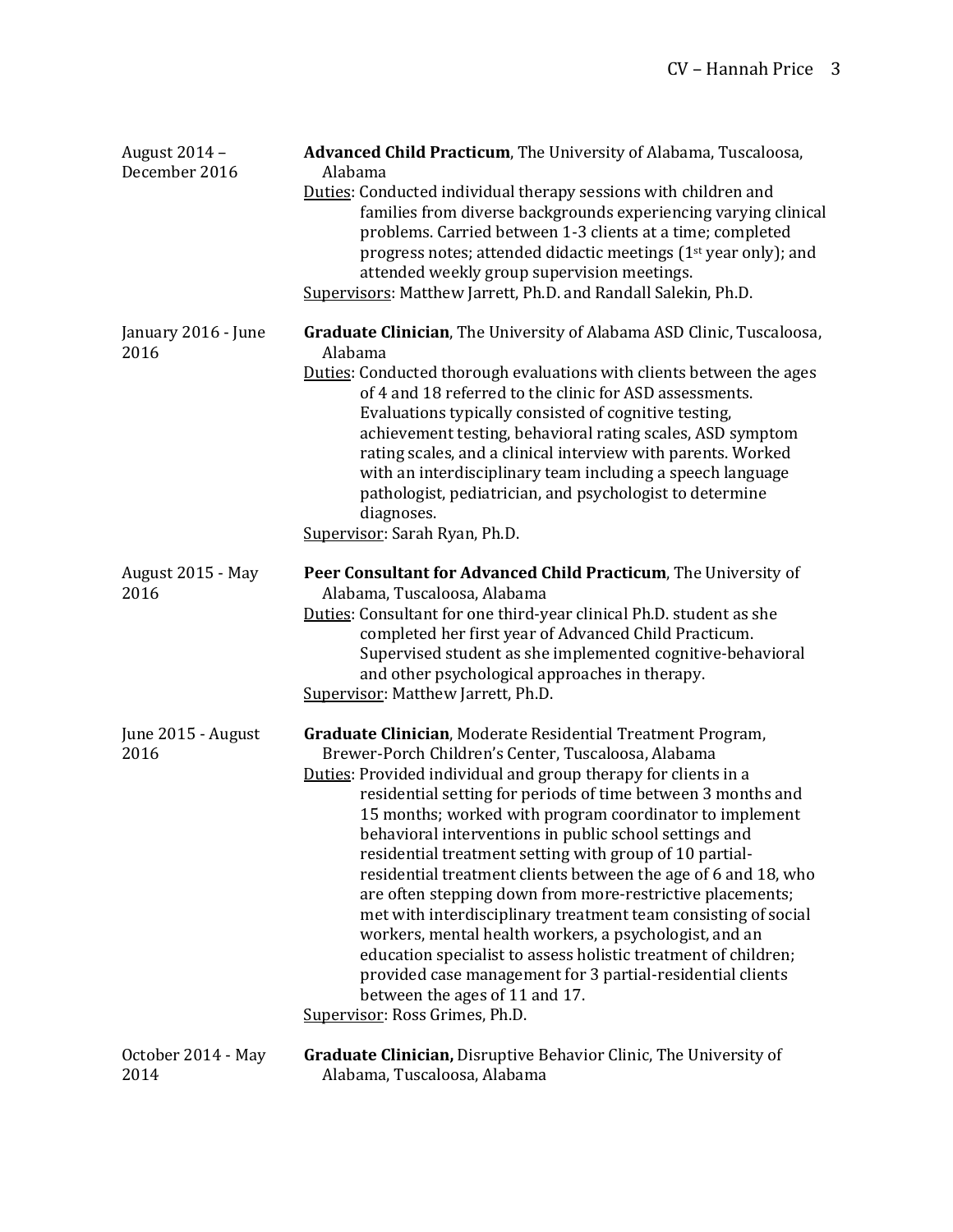|                              | Duties: Conducted a manualized treatment protocol, Positive Psychology<br>Intervention for Conduct-Problem Youth, in individual therapy<br>with court-referred and community-referred children and<br>adolescents exhibiting significant disruptive behaviors;<br>administered pre-, mid-, and post-treatment assessments in<br>addition to weekly rating scales.<br>Supervisor: Randall Salekin, Ph.D.                                                                                                                                                                                                                                                                                                                                                                                                                                 |
|------------------------------|-----------------------------------------------------------------------------------------------------------------------------------------------------------------------------------------------------------------------------------------------------------------------------------------------------------------------------------------------------------------------------------------------------------------------------------------------------------------------------------------------------------------------------------------------------------------------------------------------------------------------------------------------------------------------------------------------------------------------------------------------------------------------------------------------------------------------------------------|
| August 2014 - August<br>2015 | Psychology Intern, ADHD Clinic, University Medical Center,<br>Tuscaloosa, Alabama<br>Duties: Evaluated child outpatients from the region referred by primary<br>care physicians, schools, and parents for symptoms of<br>disruptive behavior, inattention, and poor school performance;<br>conducted extensive clinical interviews with parents of clinic<br>referrals and cognitive and achievement screeners with<br>referred clients; integrated results of parent and teacher<br>behavior rating forms, cognitive and achievement test results,<br>and clinical interview into reports; consulted with pediatricians<br>and conducted feedback sessions with parents in conjunction<br>with the pediatricians.<br>Supervisors: Matthew Jarrett, Ph.D., and Randall Salekin, Ph.D.                                                   |
| May 2014 - May 2015          | Graduate Clinician, Short-Term Treatment and Evaluation Program,<br>Brewer-Porch Children's Center, Tuscaloosa, Alabama<br>Duties: Conducted evaluations, individual therapy, and group therapy<br>with clients in a residential treatment setting. This program<br>serves 10 children, ages 6 through 12, for 60 to 90 days who are<br>often at risk of disrupting less-restrictive placements or who<br>have required multiple hospitalizations. Evaluations typically<br>consisted of an intelligence test, achievement test, behavioral<br>rating scale, ADHD rating scale, and occasionally projective<br>assessments. Met with interdisciplinary team consisting of a<br>psychiatrist, nurse, social workers, and special education teacher<br>to discuss clients' symptomatology and progress.<br>Supervisor: Ross Grimes, Ph.D. |
| August 2013 - August<br>2014 | <b>Basic Therapy Practicum</b> , Psychology Clinic, The University of<br>Alabama, Tuscaloosa, Alabama<br>Duties: Conducted intakes and individual therapy with adults and<br>children from diverse backgrounds. Carried about 3 therapy<br>clients at a time; completed progress notes; attended weekly<br>individual and group supervision meetings.<br>Supervisors: Karen Salekin, Ph.D., Randall Salekin, Ph.D., Jennifer<br>Gardner, Ph.D.                                                                                                                                                                                                                                                                                                                                                                                          |
| May 2013 - August<br>2014    | Graduate Clinician, ASD College Transition and Support Program, The<br>University of Alabama, Tuscaloosa, Alabama                                                                                                                                                                                                                                                                                                                                                                                                                                                                                                                                                                                                                                                                                                                       |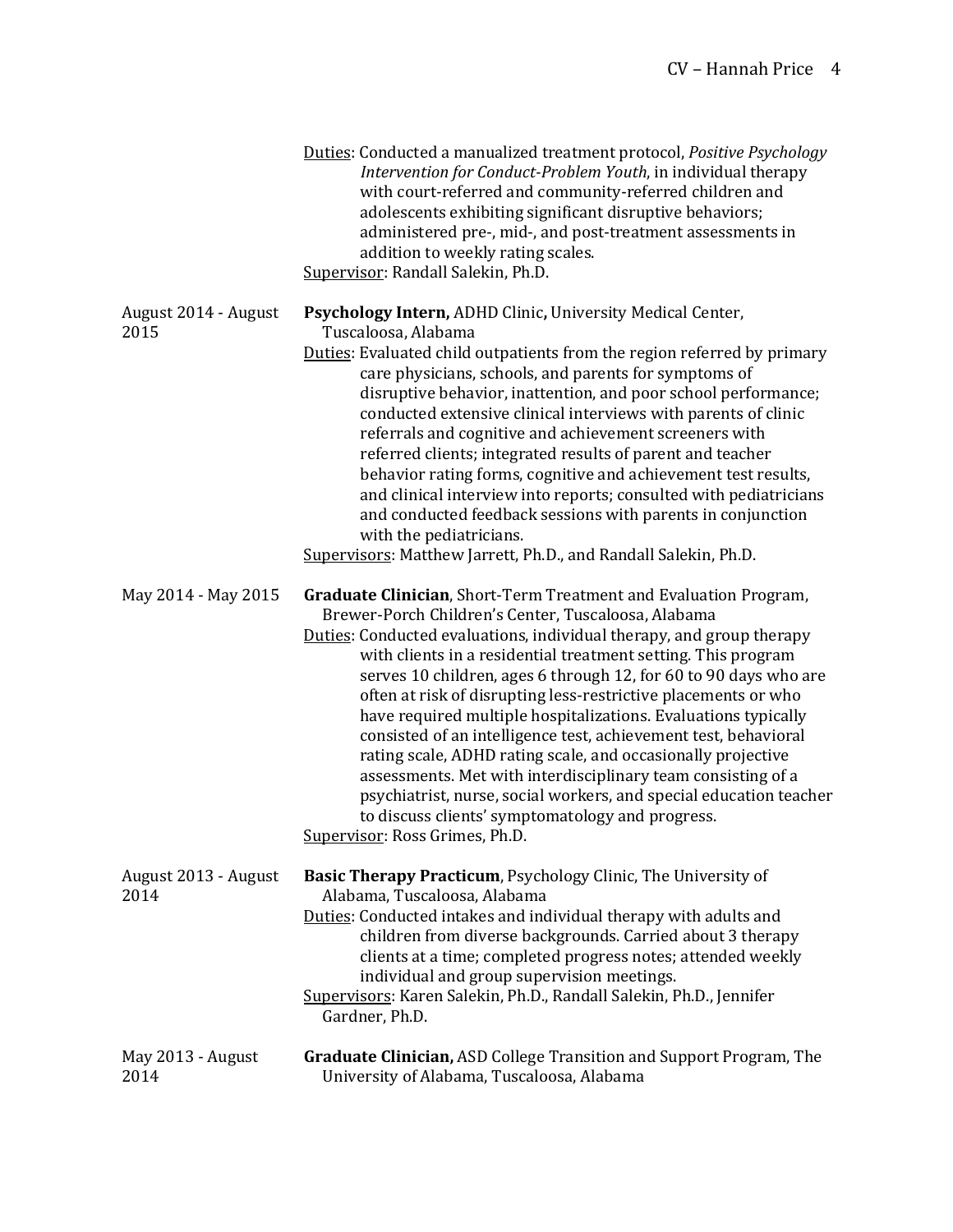Duties: Provided therapeutic services, academic skills mentoring, and social skills mentoring to three college-age clients with ASD diagnoses; led biweekly group therapy sessions focused on social skills, academic skills, and basic living skills with 6 college-age clients with ASD diagnoses. Supervisor: Sarah Ryan, Ph.D.

### **RESEARCH EXPERIENCE**

2012 - 2017 **Graduate Research Assistant**, The University of Alabama ADHD and Anxiety Lab, 

 Tuscaloosa, Alabama

Duties: Data entry for various projects; conducted EEG with participants; conducted various neuropsychology and executive functioning tasks with participants; conducted interviews with parents of children with ADHD; responsible for participant screening and recruitment through participant pool website; trained undergraduate students on EEG techniques and data entry. 

Supervisor: Matthew Jarrett, Ph.D.

### **PEER-REVIEWED PUBLICATIONS**

- Jarrett, M. A., Gable, P. A., Rondon, A.T., Neal, L. B., Price, H. R., & Hilton, D. C. (2017). An EEG study of children with and without ADHD: Between-group differences and associations with sluggish cognitive tempo symptoms. *Journal of Attention Disorders.* Advanced online publication. doi: 10.1177/10.1177/1087054717723986.
- Faught, G. G., Conners, F. A., Barber, A. B., & Price, H. R. (2016). Addressing phonological memory in language therapy with clients who have Down syndrome: Perspectives of speech-language pathologists. *International Journal of Language & Communication Disorders.* Advance online publication. doi: 10.1111/1460-6984.12241.
- Jarrett, M. A., Black, A. K., **Rapport, H. F**., Grills-Taquechel, A. E., & Ollendick, T. H. (2015). Generalized anxiety disorder in younger and older children: Implications for learning and school functioning. *Journal of Child and Family Studies, 24, 992-1003. doi:* 10.1007/s10826-014-9910-y.
- Jarrett, M. A., **Rapport, H. F.**, Rondon, A. T., & Becker, S. P. (2014). ADHD dimensions and sluggish cognitive tempo symptoms in relation to self-report and laboratory measures of neuropsychological functioning in college students. *Journal of Attention Disorders*. Advance online publication. doi: 10.1177/1087054714560821*.*
- Reid, A. K, **Rapport, H. F.,** & Le, T. A. (2013). Why don't guiding cues always guide in behavior chains? *Learning & Behavior, 41(4)*, 402-413. doi: 10.3758/s13420-013-0115-9.

## **RESEARCH PRESENTATIONS**

**Price, H. R.**, Rondon, A. T., Hilton, D. C., & Jarrett, M. A. (2016, October). *Relationships among ADHD* symptoms, SCT symptoms, and executive functioning: The moderating role of anxiety. Poster presented at the 50th annual meeting of the Association for Behavioral and Cognitive Therapies,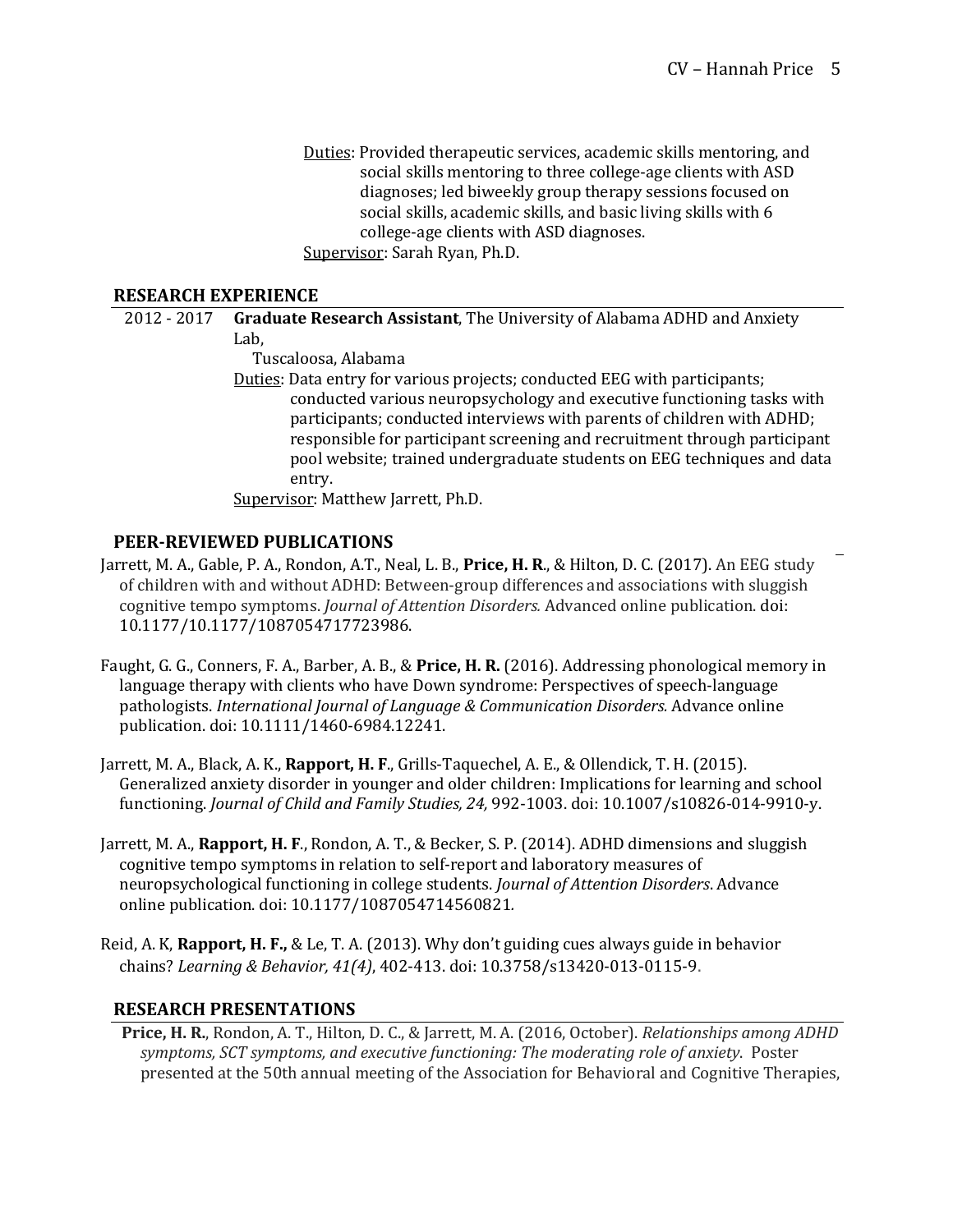New York, NY.

- Hilton, D. C., Price, H. R., Rondon, A. T., & Jarrett, M. A. (2016, October). *Mindfulness meditation for college students* with ADHD: Effects on core ADHD symptomatology and sluggish cognitive tempo symptoms. Poster presented at the 50th annual meeting of the Association for Behavioral and Cognitive Therapies, New York, NY.
- Rondon, A. T., Price, H. R., Hilton, D. C., & Jarrett, M. A. (2016, October). *Predicting impairment in* college students from attention-deficit/hyperactivity disorder symptoms, anxiety symptoms, and sluggish cognitive *tempo symptoms*. Poster presented at the 50th annual meeting of the Association for Behavioral and Cognitive Therapies, New York, NY.
- Rondon, A. T., Price, H. R., Hilton, D. C., & Jarrett, M. A. (2016, October). An EEG study of children with and without ADHD: Between group differences and associations with sluggish cognitive tempo (SCT) symptoms. Poster presented at the 50th annual meeting of the Association for Behavioral and Cognitive Therapies, New York, NY.
- **Rapport, H. F.**, Jarrett, M. A., & Rondon, A. T. (2014, November). Attentional biases in college-age *ddults with spider fears.* Poster presented at the 48th annual meeting of the Association for Behavioral and Cognitive Therapies, Philadelphia, PA.
- Rondon, A. T., **Rapport, H. F.**, Jarrett, M. A. & Ollendick, T.H. (2014, May). *Sluggish cognitive tempo and* Attention-deficit/hyperactivity disorder in youth. Poster presented at the Association for Psychological Science Annual Conference, San Francisco, CA.
- **Rapport, H. F.** & Jarrett, M. A. (2013, November). *Relationships among ADHD symptom domains and executive functioning deficits.* Poster presented at the 47th annual meeting of the Association for Behavioral and Cognitive Therapies, Nashville, TN.
- Jarrett, M. A., & **Rapport, H. F.** (2013, November). *ADHD symptoms, anxiety symptoms, and their interactive effects on functioning in a college-aged sample.* Symposium presented at the 47th annual meeting of the Association for Behavioral and Cognitive Therapies, Nashville, TN.
- Jarrett, M. A., & **Rapport, H. F**. (2013, November). *Relationships between ADHD symptom domains and executive functioning: Unique associations with sluggish cognitive tempo (SCT).* Symposium presented at the 47th annual meeting of the Association for Behavioral and Cognitive Therapies, Nashville, TN.
- Faught, E. G., Conners, F., Rapport, H. F., & Steeley, S.M. (2013, March). *How speech-language pathologists address phonological memory in Down syndrome.* Poster presented at the Gatlinburg Conference, San Antonio, TX.
- **Rapport, H. F.** & Jarrett, M. A. (2013, January). *Relationships among ADHD symptom domains and executive functioning deficits.* Poster presented at the annual University of Alabama ADHD Conference and Symposium, Tuscaloosa, AL.

**Rapport, H. F.** & Jarrett, M. A. (2013, January). *Relationships among ADHD symptom domains and*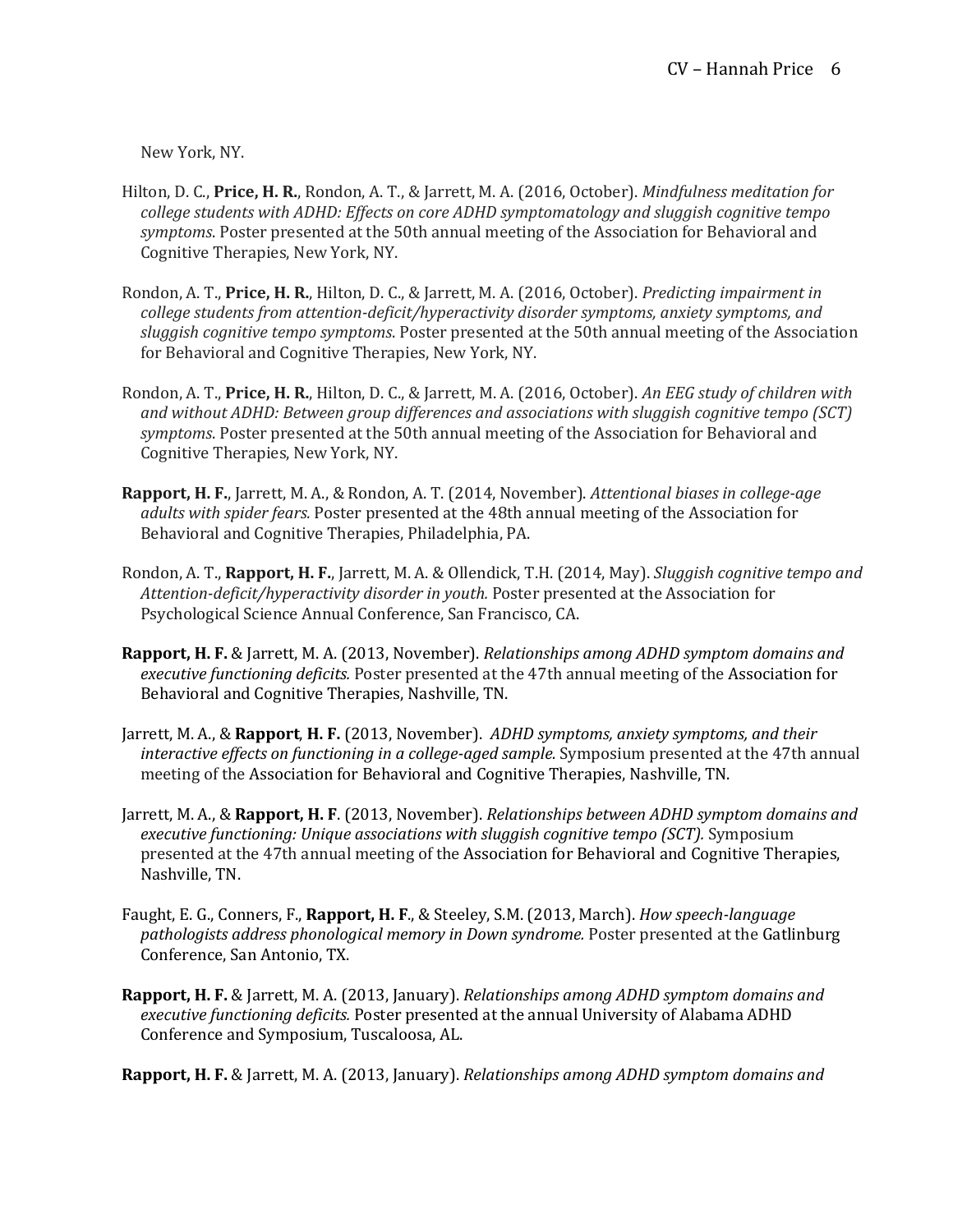*executive functioning deficits.* Poster presented at the annual University of Alabama Graduate Student Psychology Symposium, Tuscaloosa, AL.

- Jarrett, M. A., Wolff, J. C., David, T. E., Cowart, M. J., Ollendick, T. H., & Rapport, H. F. (2013, January). *Characteristics of children with ADHD and comorbid anxiety.* Poster presented at the annual University of Alabama ADHD Conference and Symposium, Tuscaloosa, AL.
- Reid, A. K., **Rapport, H. F.**, & Le, T. A. (2012, May). *Why don't guiding cues always guide?* Poster presented at the annual meeting of the Society for the Quantitative Analyses of Behavior, Seattle, WA.
- **Rapport, H. F.,** Le, T. A., & Reid, A.K. (2011, May). *Guided skill learning in rats is governed by* simultaneous *feature-positive bias.* Paper presented at the Association of Behavioral Analysis International, Denver, CO.
- **Rapport, H. F.,** Le, T. A., & Reid, A. K. (2011, March). *What makes some cues more effective than others in skill learning?* Poster presented at the annual International Conference on Comparative Cognition, Melbourne Beach, FL.
- **Rapport, H. F.,** Le, T. A., & Reid, A. K. (2010, November). *Guided skill learning in rats is governed by* simultaneous feature-positive bias. Poster presented at the annual Southeastern Association of Behavior Analysis, Asheville, NC.

## **INVITED TALKS**

- **Price, H.R.** (2018, May). *Trauma-Informed Care.* Lecture given as part of the Core Lecture Series given at the UAB Civitan-Sparks Clinics, Birmingham, Alabama.
- **Price, H. R.** (2016, March). *Applying to graduate school with a liberal arts background*. Lecture given at Wofford College, Spartanburg, South Carolina.
- **Price, H. R.** (2016, March). *Working with disruptive youth in the community and school setting.* Lecture given at Tuscaloosa Police Department Juvenile Division Training, Tuscaloosa, Alabama.

#### **TEACHING EXPERIENCE**

- PY 371 Psychology of Gender (Spring 2017)
- PY 358 Abnormal Psychology Guest Lecturer (Summer 2015; Summer 2016)
- PY 101 Introduction to Psychology (Instructor; Fall 2014)
- PY 356 Research Methods Laboratory Section (Instructor; Spring 2013)
- PY 629 Cognitive Neuroscience (Graduate Teaching Assistant; Spring 2013)
- PY 211 Introduction to Statistics (Graduate Teaching Assistant; Fall 2013)

### **CLINICAL SERVICE**

May 2016 - May 2017 President, Psychological Graduate Student Association, The University of Alabama, Tuscaloosa, Alabama Duties: Attended faculty meetings and executive committee meetings; organized Graduate Student Association meetings; assigned graduate students to faculty committees; served as a liaison